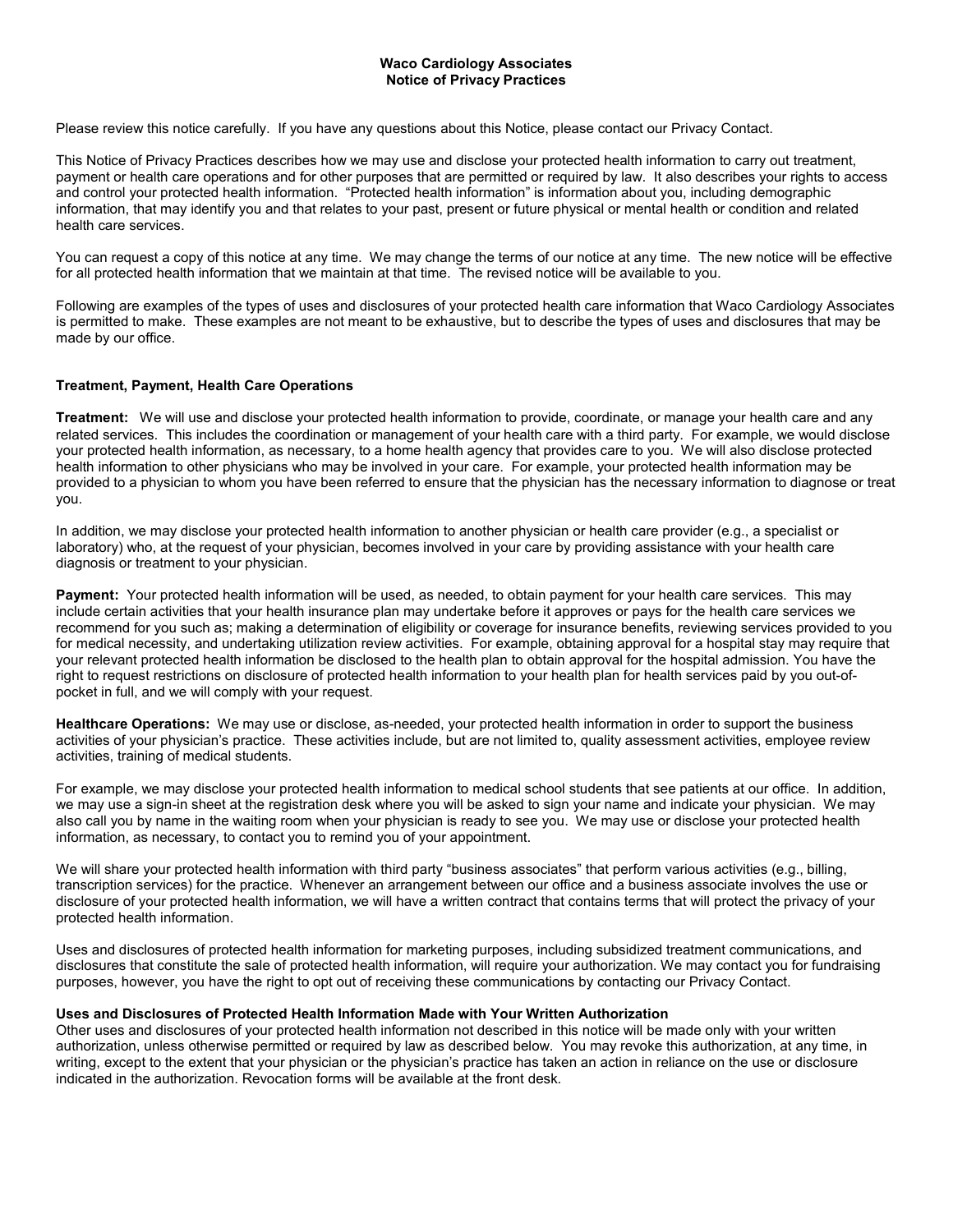### **Other Permitted and Required Uses and Disclosures to Which You May Agree or Object**

We may use and disclose your protected health information in the following instances, however, you have the opportunity to agree or object to the use or disclosure of all or part of your protected health information. If you are not present or able to agree or object to the use or disclosure of the protected health information, then your physician may, using professional judgment, determine whether the disclosure is in your best interest. In this case, only the protected health information that is relevant to your health care will be disclosed.

Facility Directories: Unless you object, we may confirm your presence at Waco Cardiology Associates (WCA). This will be disclosed only to people that ask for you by name.

Others Involved in Your Healthcare: Unless you object, we may disclose to a member of your family, a relative, a close friend or any other person you identify, your protected health information that directly relates to that person's involvement in your health care. If you are unable to agree or object to such a disclosure, we may disclose such information as necessary if we determine that it is in your best interest based on our professional judgment. We may use or disclose protected health information to notify or assist in notifying a family member, personal representative or any other person that is responsible for your care of your location, general condition or death. Finally, we may use or disclose your protected health information to an authorized public or private entity to assist in disaster relief efforts to coordinate uses and disclosures to family or other individuals involved in your health care.

#### **Other Permitted and Required Uses and Disclosures That May Be Made Without Your Authorization or Opportunity to Agree or Object**

We may use or disclose your protected health information in the following situations without your authorization or opportunity to agree or object. These situations include:

Required By Law: We may use or disclose your protected health information to the extent that the use or disclosure is required by law. The use or disclosure will be made in compliance with the law and will be limited to the relevant requirements of the law.

Public Health: We may disclose your protected health information for public health activities and purposes to a public health authority that is permitted by law to collect or receive the information. The disclosure will be made for the purpose of preventing or controlling disease, injury or disability. We may disclose your protected health information, if authorized by law, to a person who may have been exposed to a communicable disease or may otherwise be at risk of contracting or spreading the disease or condition. We may disclose your protected health information to a person or company required by the Food and Drug Administration to report adverse events, product defects or problems, biologic product deviations; track products; to enable product recalls; to make repairs or replacements; or to conduct post-marketing surveillance, as required.

Health Oversight: We may disclose your protected health information to a health oversight agency for activities authorized by law, such as audits, investigations, and inspections. Oversight agencies seeking this information include government agencies that oversee the health care system, government benefit programs, other government regulatory programs and civil rights laws.

Abuse or Neglect: We may disclose protected health information to a health authority that is authorized by law to receive reports of abuse or neglect. In addition, we may disclose your protected health information if we believe that you have been a victim of abuse, neglect or domestic violence to the governmental entity or agency authorized to receive such information. In this case, the disclosure will be made consistent with the requirements of applicable federal and state laws.

Judicial and Administrative Proceedings: We may disclose protected health information in the course of any judicial or administrative proceeding, in response to an order of a court or administrative tribunal (to the extent such disclosure is expressly authorized), and in certain conditions in response to a subpoena, discovery request or other lawful process.

Law Enforcement: We may also disclose protected health information, so long as applicable legal requirements are met, for law enforcement purposes. These law enforcement purposes include

(1) legal processes and otherwise required by law, (2) limited information requests for identification and location purposes, (3) pertaining to victims of a crime, (4) suspicion that death has occurred as a result of criminal conduct, (5) in the event that a crime occurs on the premises of the practice, and (6) medical emergency (not on the Practice's premises) and it is likely that a crime has occurred.

Coroners, Medical Examiners and Funeral Directors: We may disclose protected health information to a coroner or medical examiner for identification purposes, determining cause of death or for the coroner or medical examiner to perform other duties authorized by law. We may also disclose protected health information to a funeral director, as authorized by law, in order to permit the funeral director to carry out their duties.

Research: We may disclose your protected health information to researchers when their research has been approved by an institutional review board that has reviewed the research proposal and established protocols to ensure the privacy of your protected health information.

Serious Threat to Health or Safety : Consistent with applicable federal and state laws, we may disclose your protected health information if we believe that the use or disclosure is necessary to prevent or lessen a serious and imminent threat to the health or safety of a person or the public. We may also disclose protected health information if it is necessary for law enforcement authorities to identify or apprehend an individual.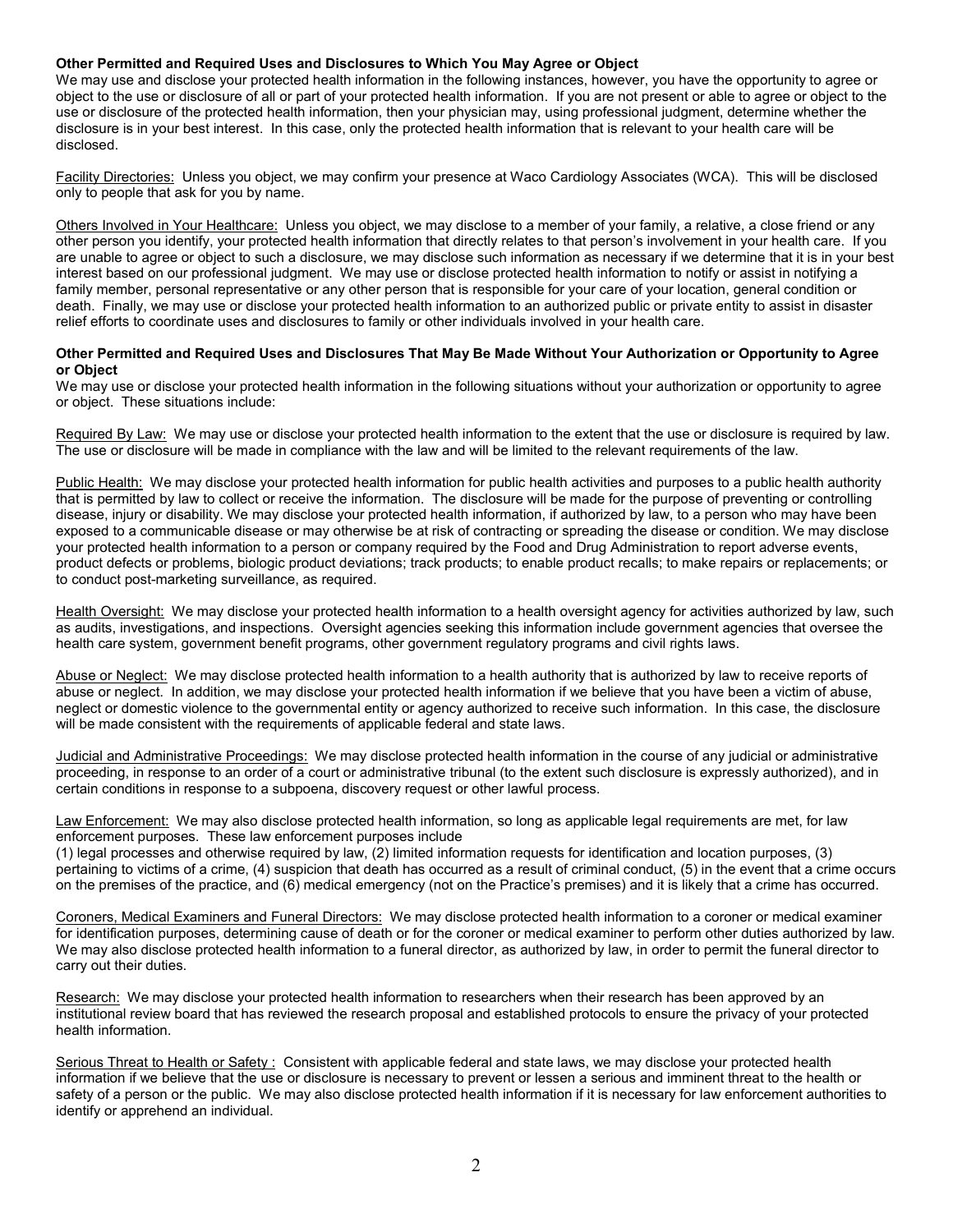Specialized Government Functions: When the appropriate conditions apply, we may use or disclose protected health information of individuals who are Armed Forces personnel (1) for activities deemed necessary by appropriate military command authorities; (2) for the purpose of a determination by the Department of Veterans Affairs of your eligibility for benefits, or (3) to foreign military authority if you are a member of that foreign military services. We may also disclose your protected health information to authorized federal officials for conducting national security and intelligence activities, and for the provision of protective services to the President or others legally authorized. We may use or disclose your protected health information if you are an inmate of a correctional facility and your physician created or received your protected health information in the course of providing care to you.

Workers' Compensation: Your protected health information may be disclosed by us as authorized to comply with workers' compensation laws and other similar legally-established programs.

Inmates: We may use or disclose your protected health information if you are an inmate of a correctional facility and your physician created or received your protected health information in the course of providing care to you.

Required Uses and Disclosures: Under the law, we must make disclosures to you and when required by the Secretary of the Department of Health and Human Services to investigate or determine our compliance with the requirements of Section 164.500 et.seq.

# **Your Rights**

Following is a statement of your rights with respect to your protected health information and a brief description of how you may exercise these rights.

You have the right to inspect and obtain a copy of your protected health information.

This means you may inspect and obtain a copy of protected health information about you that is contained in a designated record set for as long as we maintain the protected health information. A "designated record set" contains medical and billing records that your physician and the practice uses for making decisions about you.

We ask that requests for copies of your protected health information be made in writing and that requests for inspection of your health information also be in writing. Please send your request to the Medical Record Department.

Under federal law, however, you may not inspect or copy the following records; psychotherapy notes; information compiled in reasonable anticipation of, or use in, a civil, criminal, or administrative action or proceeding, and protected health information that is subject to law that prohibits access to protected health information. Depending on the circumstances, a decision to deny access may be reviewable. In some circumstances, you may have a right to have this decision reviewed. Please contact our Privacy Contact if you have questions about access to your medical record.

You have the right to request a restriction of your protected health information. This means that you may ask us not to use or disclose any part of your protected health information for the purposes of treatment, payment or healthcare operations. You may also request that any part of your protected health information not be disclosed to family members or friends who may be involved in your care or for notification purposes as described in this Notice of Privacy Practices. Your request must state the specific restriction requested and to whom you want the restriction to apply.

Waco Cardiology Associates is not required to agree to a restriction that you may request. If your physician believes it is in your best interest to permit use and disclosure of our protected health information, your protected health information will not be restricted. If your physician does agree to the requested restriction, we may not use or disclose your protected health information in violation of that restriction unless it is needed to provide emergency treatment. With this in mind, please discuss any restriction you wish to request with your physician. Request a restriction from the Privacy Contact.

You have the right to request to receive confidential communications from us by alternative means or at an alternative location. We will accommodate reasonable requests. We may also condition this accommodation by asking you for information as to how payment will be handled or specification of an alternative address or other method of contact. We will not request an explanation from you as to the basis for the request. Please make this request in writing to our Privacy Contact.

You may have the right to an amendment of your protected information. This means you may request that Waco Cardiology Associates amend protected health information about you in a designated record set for as long as we maintain this information. In certain cases, we may deny your request for an amendment. If we deny your request for amendment, you have the right to file a statement of disagreement with us and we may prepare a rebuttal to your statement and will provide you with a copy of any such rebuttal. For example, we may refuse to allow an amendment in the following instances: the record was not created by our practice, the record is not part of the designated record set, or the record is accurate and complete.

Please contact our Privacy Contact to determine if you have questions about requesting an amendment of your medical record.

You have the right to receive an accounting of certain disclosures we have made, if any, of your protected health information. This right applies to disclosures made by Waco Cardiology Associates on or after April 14, 2003, and applies to disclosures in the six years prior to the date on the accounting was requested, however, you may request a shorter timeframe. This accounting will include all disclosures except those: to carry out treatment, payment or healthcare operations as described in this Notice of Privacy Practices; disclosures we may have made to you; incident to a use or disclosure otherwise permitted or required; pursuant to a written authorization; for the facility directory or to family, friends or other persons involved in your care, or for notification purposes; for national security or intelligence purposes; and to correctional institutions or law enforcement officials. You also have the right to be notified in the event of a security breach of your unsecured protected health information.